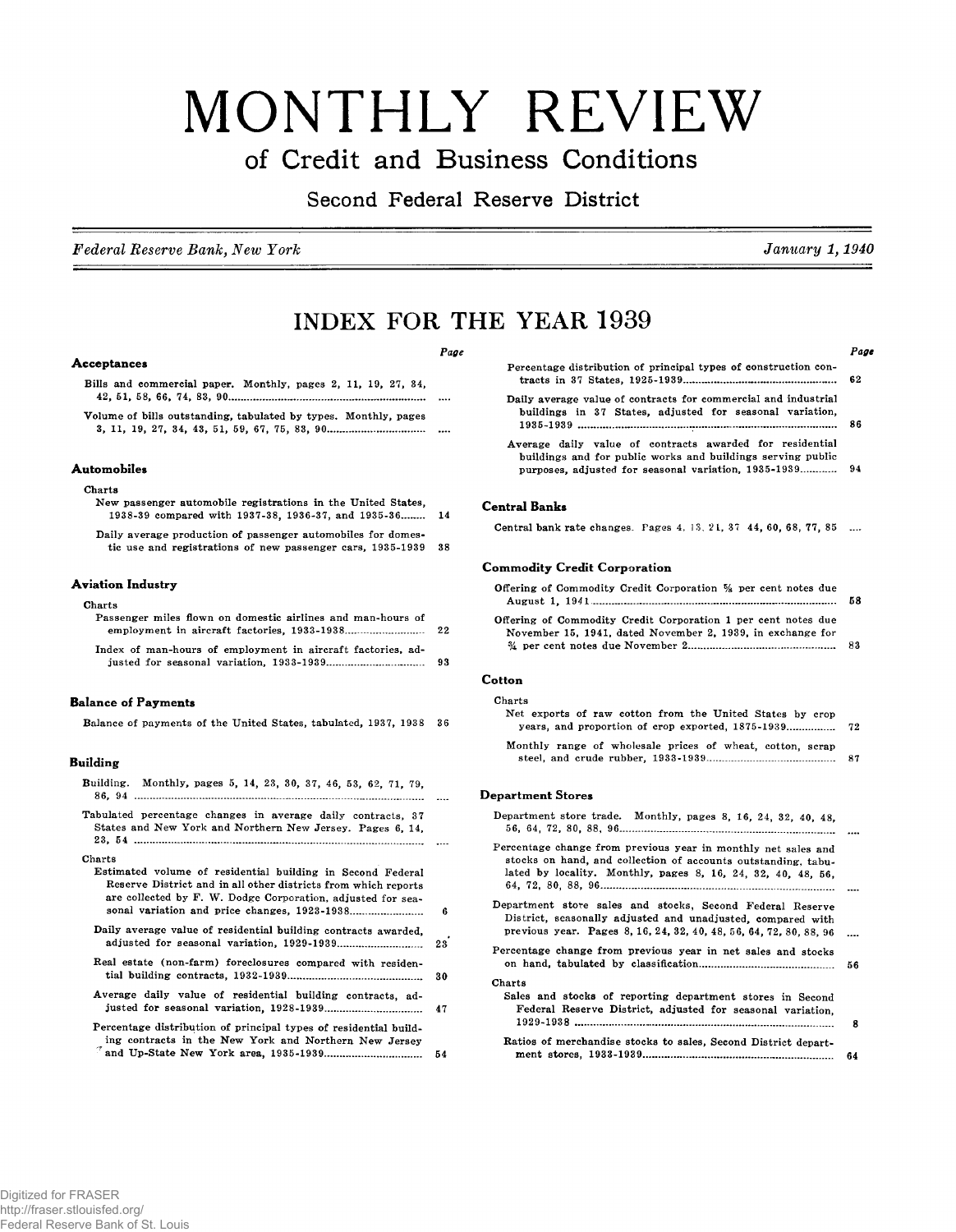#### **Deposits**

|  |  |  | Chart. Adjusted demand deposits of weekly reporting member |    |
|--|--|--|------------------------------------------------------------|----|
|  |  |  |                                                            | 49 |

#### **Durable Goods**

#### Charts

| Quarterly net profits of companies in the durable goods and |  |
|-------------------------------------------------------------|--|
|                                                             |  |
| Indexes of employment in factories producing durable goods  |  |
| and in those producing nondurable goods, adjusted for       |  |
|                                                             |  |

#### **Electric Power**

|  |  |  |  |  |  | Chart. Daily average volume of electric power production and |    |
|--|--|--|--|--|--|--------------------------------------------------------------|----|
|  |  |  |  |  |  | merchandise and miscellaneous car loadings, adjusted for     |    |
|  |  |  |  |  |  |                                                              | 78 |

#### **Employment**

| Employment and payrolls. Monthly, pages 7, 15, 22, 31, 39, 45,                                                           |         |
|--------------------------------------------------------------------------------------------------------------------------|---------|
| Charts<br>Index of factory employment in New York State, adjusted for                                                    | 15      |
| Passenger miles flown on domestic airlines and man-hours of                                                              | $^{22}$ |
| Indexes of employment and payrolls in United States factories,                                                           | 28      |
| Indexes of factory employment in the United States and in<br>New York, adjusted for seasonal variation, 1929-1939        | 55      |
| Index of man-hours of employment in shipbuilding, 1923-1939                                                              | 61      |
| Index of man-hours of employment in aircraft factories, ad-                                                              | 93      |
| Indexes of employment in factories producing durable goods<br>and in those producing nondurable goods, adjusted for sea- | 95      |

#### **Federal National Mortgage Association**

| Second public offering of securities—\$50,000,000 of 1% per cent |  |
|------------------------------------------------------------------|--|
|                                                                  |  |

#### **Federal Open Market Committee**

| Statement issued December 30, 1938 with respect to maturing<br>Treasury bills held in System Open Market Account | 9  |
|------------------------------------------------------------------------------------------------------------------|----|
| June 29 announcement of reduction in Treasury bill holdings of                                                   | 50 |

#### **Foreclosures**

| Chart. Real estate (non-farm) foreclosures compared with resi- |    |
|----------------------------------------------------------------|----|
|                                                                | 30 |
|                                                                |    |
|                                                                |    |
| Foreign Exchange                                               |    |
| Foreign exchanges. Monthly, pages 3, 12, 20, 29, 37, 43, 52.   |    |
| 医心包 医心包 医心包 医心包 医心包 医心包 医心包 医心包 医下颌下的 医下颌 医下颌                  |    |

|  |  | Chart. Weekly range of sterling exchange rates in New York. |  |  |    |
|--|--|-------------------------------------------------------------|--|--|----|
|  |  |                                                             |  |  | 76 |

#### *Page*

| Foreign Trade |  |
|---------------|--|
|---------------|--|

- Foreign trade. Monthly, pages 7, 15, 21, 32, 40, 47, 55, 63, 71, 79, 88, 96...........................................................................................................
- Dollar value of exports and imports of major groups of commodities, tabulated, for January, 1939, and percentage change from January, 1938 and January, 1935.................. ............................. 21
- Dollar value of exports and imports of major groups of commodities, tabulated for May, 1939, and percentage changes from May, 1938; also percentage changes for January to May, 1939 from corresponding period o f 1938............................ .............. 55
- Balance of merchandise trade by broad commodity classifications, agricultural and nonagricultural products, January-June, 1939 compared with January-June, 1938, tabulated................................. 64
- Merchandise trade of the United States with major countries, dollar values and per cent of total imports and exports, tabulated, tw elve m onths ended July 31, 1939........................................ 80
- Percentage change in export values, tabulated by economic divisions showing contrasts between immediate effects on exports of the outbreak of present war and the World War........................ 88

Dollar value of exports and imports of major groups of commodities, tabulated for October, 1939, and percentage changes from October, 1938; also percentage changes for January to October, 1939, from corresponding period o f 1938....................... 96

#### Charts

| Merchandise exports and imports of the United States, indi- |  |                                                               |  |
|-------------------------------------------------------------|--|---------------------------------------------------------------|--|
|                                                             |  | cating size of monthly export or import balance, 1935-1939 21 |  |

Net exports of raw cotton from the United States by crop years, and proportion of crop exported, 1875-1939.................. 72

#### **Freight**

#### Charts

| Railroad car loadings of merchandise and miscellaneous<br>freight, adjusted for seasonal variation, 1929-1938            | - 7 |
|--------------------------------------------------------------------------------------------------------------------------|-----|
| Daily average volume of electric power production and mer-<br>chandise and miscellaneous car loadings, adjusted for sea- | -78 |

#### **Gold**

| Gold movement. Monthly, pages 4, 13, 20, 30, 36, 44, 52, 60,     |  |
|------------------------------------------------------------------|--|
| Charts<br>Monthly change in United States gold stock, 1934-1939. |  |
| Gold held under earmark for foreign account at Federal Re-       |  |

#### **Home Owners\* Loan Corporation**

|--|--|--|--|--|

#### **Interest Rates**

| Money rates in New York, tabulated. Monthly, pages 2, 10, 18,      |           |
|--------------------------------------------------------------------|-----------|
|                                                                    |           |
| Central bank rate changes. Pages 4, 13, 21, 37, 44, 60, 68, 77, 85 | $\ddotsc$ |
|                                                                    |           |

#### **Loans**

| Chart. Commercial, industrial, and agricultural loans of weekly |  |  |  |    |
|-----------------------------------------------------------------|--|--|--|----|
| reporting member banks in New York City and in 100 other        |  |  |  |    |
|                                                                 |  |  |  | 81 |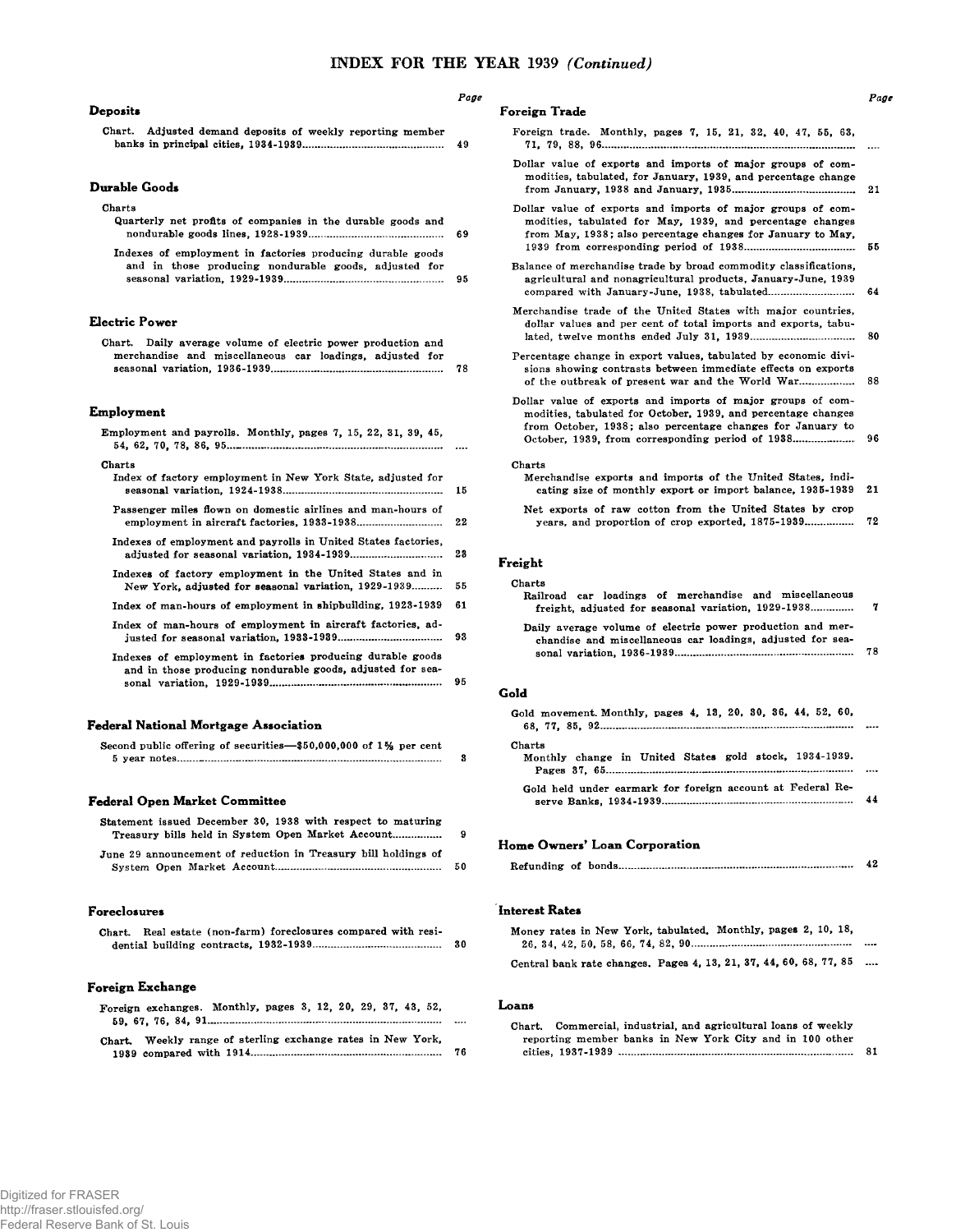### INDEX FOR THE YEAR 1939 *(Continued)*

*Page*

| Machine Tools |
|---------------|
|---------------|

|  |  |  | Chart. Index of machine tool orders, adjusted for seasonal |  |    |
|--|--|--|------------------------------------------------------------|--|----|
|  |  |  |                                                            |  | 53 |

#### **Member Banks**

| Member bank credit. Pages 2, 10, 18, 26, 34, 58, 66, 74, 82, 90 |  |  |  |  |  |  |  |
|-----------------------------------------------------------------|--|--|--|--|--|--|--|
|                                                                 |  |  |  |  |  |  |  |

Changes in holdings of direct obligations of the United States Government by the weekly reporting New York City banks between March 1 and 29, 1939, tabulated.................. ........................ 26

#### Charts

- Movement of excess reserves of all member banks and of Treasury holdings of cash and deposits in Federal Reserve Banks, 1938-1939 ................................................................................... 17
- Holdings of direct and guaranteed securities of the United States by weekly reporting member banks in New York City and in 100 other cities, February to May, 1939............ 41
- Adjusted demand deposits of weekly reporting member banks in principal cities, 1934-1939.............................................................. 49
- Excess reserves of New York Central Reserve City member banks and of all member banks in the United States, 1934-1939 .............................................................................................................. 57

Commercial, industrial, and agricultural loans of weekly reporting member banks in New York City and in 100 other cities, 1937-1939 ...................................................................................... 81

#### **Money**

| Volume of United States money in circulation during 1938. |    |
|-----------------------------------------------------------|----|
| Changes in volume of currency outstanding through Federal |    |
| Reserve Bank of New York, 1939 compared with 1938 and     | 33 |

#### **Money Market**

| Money market. Monthly, pages 1, 9, 17, 25, 33, 41, 49, 57, 65, |  |
|----------------------------------------------------------------|--|
|                                                                |  |
| Money rates in New York, tabulated. Monthly, pages 2, 10, 18,  |  |

#### **New Industries**

|                                                            |  |  | 22 |
|------------------------------------------------------------|--|--|----|
| Chart. Passenger miles flown on domestic airlines and man- |  |  |    |

#### **Payrolls**

| Employment and payrolls. Monthly, pages 7, 15, 22, 31, 39, 45, | $\cdots$ |
|----------------------------------------------------------------|----------|
| Chart. Indexes of employment and payrolls in United States     |          |
|                                                                |          |

#### **Prices**

|  | Commodity prices. Monthly, pages 5, 15, 24, 32, 39, 47, 55, 63, |           |
|--|-----------------------------------------------------------------|-----------|
|  |                                                                 | $\ddotsc$ |
|  | Prices of commodities, tabulated for August 15 and 31, and      |           |
|  | Chart. Monthly range of wholesale prices of wheat, cotton,      |           |

| Chart. Monthly range of wholesale prices of wheat, cotton, |  |  |  |    |
|------------------------------------------------------------|--|--|--|----|
|                                                            |  |  |  | 87 |

| <b>Production and Trade</b>                                                                                                   |    |
|-------------------------------------------------------------------------------------------------------------------------------|----|
| Production and trade. Monthly, pages 6, 13, 21, 31, 38, 45, 53,                                                               |    |
| Tabulated indexes of production and trade in principal indus-<br>tries. Monthly, pages 7, 14, 22, 31, 39, 46, 53, 61, 71, 78, |    |
|                                                                                                                               | 4  |
| Charts                                                                                                                        |    |
| Index of general production and trade in the United States.                                                                   | 5  |
| Railroad car loadings of merchandise and miscellaneous freight,                                                               | 7  |
|                                                                                                                               |    |
| New passenger automobile registrations in the United States.<br>1938-39 compared with 1937-38, 1936-37, and 1935-36           | 14 |
| Passenger miles flown on domestic airlines and man-hours of                                                                   | 22 |
| Daily average production of passenger automobiles for domes-<br>tic use and registrations of new passenger cars, 1935-1939    | 38 |
| Steel mill activity, 1939 compared with 1938 and 1937                                                                         | 46 |
| Index of machine tool orders, adjusted for seasonal variation.                                                                | 53 |
| Index of man-hours of employment in shipbuilding, 1923-1939                                                                   | 61 |
| Daily average volume of electric power production and mer-<br>chandise and miscellaneous car loadings, adjusted for sea-      | 78 |
| Daily average production of steel ingots, 1929-1939                                                                           | 85 |
| Index of man-hours of employment in aircraft factories, ad-                                                                   | 93 |

#### **Profits**

| Tabulated net profits by corporation groups. Pages 29, 45, 69,                                                                                                                             |    |
|--------------------------------------------------------------------------------------------------------------------------------------------------------------------------------------------|----|
| Charts                                                                                                                                                                                     |    |
| Annual net profits or deficits of 831 industrial and mercantile<br>concerns, class I railroads, and 82 public utility companies<br>other than telephone companies during 1929, 1932, 1937. | 28 |
| Index of profits of industrial and mercantile corporations, ad-<br>justed for seasonal variation, 1928-1939. Pages 45, 92                                                                  |    |
| Quarterly net profits of companies in the durable goods and                                                                                                                                | 69 |
| Public Works                                                                                                                                                                               |    |
| Chart. Average daily value of contracts awarded for residential<br>buildings and for public works and buildings serving public<br>purposes, adjusted for seasonal variation, 1935-1939     | 94 |

#### **Reconstruction Finance Corporation**

| Issue of \$310,000,000 of notes on February 15, 1939               | 17 |
|--------------------------------------------------------------------|----|
| Offering of \$250,000,000 of R. F. C. notes on October 31, 1939 83 |    |

#### **Reserves**

#### Charts

| Movement of excess reserves of all member banks and of    |    |
|-----------------------------------------------------------|----|
| Treasury holdings of cash and deposits in Federal Reserve |    |
|                                                           | 17 |